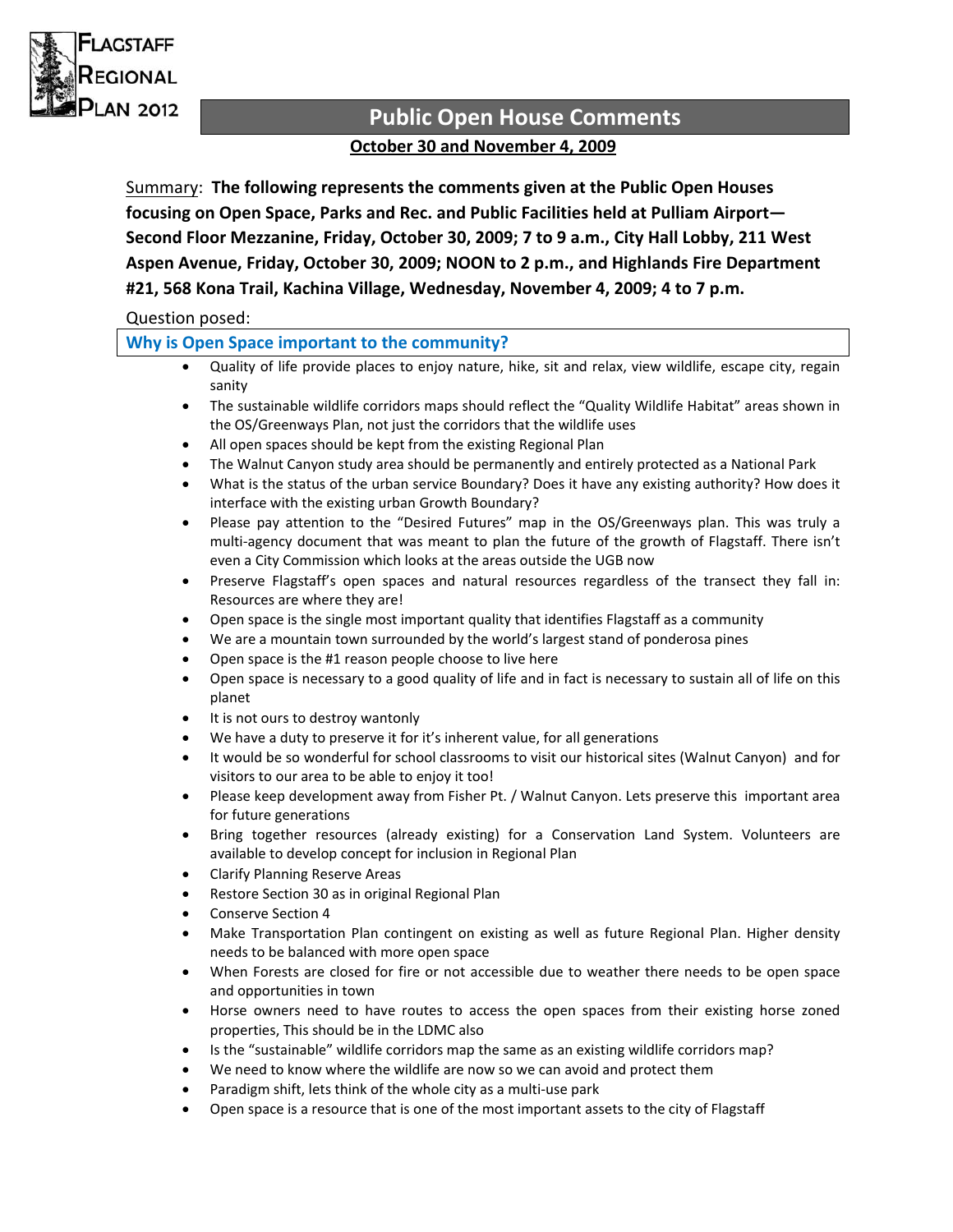## **Public Open House Oct. – Nov. 2009 Public Comments April 13, 2010 Open Space, Parks and Rec. and Public Facilities**

- Open space is why we live here
- It is important to preserve both viewsheds and biologically important areas both inside and outside the City of Flagstaff
- Please Preserve: S. McMillan Mesa viewshed from the city land and FUTS trail north of the property owned by the Catholic Church. The viewshed to the south will be ruined by the proposed parking lot.
- Why did the city staff not take this viewshed into account?
- Why did the staff only consider the viewshed form Rt. 66?
- Lesson: The viewsheds from public open space are vitally important!
- Please Preserve (views, and wildlife corridors) : Observatory Mesa, A‐1 Mesa, Walnut Canyon, Rio De Flag and all places/open spaces that make living here so special
- Bad ideas in the transportation Plan include: 89A by pass though Picture Canyon
- Road connecting Switzer Dr. S. through the Rio de Flag Canon JWP.
- 180 bypass proposed near A‐1 Mountain
- Open Spaces provide that "large backyard" that most folks can't afford individually ( and it is not effective use of land)
- Open spaces provide visual relief, educational opportunities, exercise, social gathering, highlight natural features, and enhances Flagstaff's image
- Happy to see "R" symbol on the land just N of the Pullium Air Park
- In favor of this land to be developed as "proposed Park etc." instead of commercial or light industrial
- Fearful of having High Country Dr. extended to JWP
- So much growth residentially in that area, open space would be an asset
- Keep open space between the residential area of Ponderosa Trails and the airport

Steve Knutsen commented: let's think of our whole community as a Park within our city limits. Plant a tree canopy across the whole town shading and cooling us in the summer. If we can turn our community into a shady grove we will not be able to keep people away because it will be such a livable space.

### Question posed:

#### **How do our recreation amenities contribute to the character of Flagstaff?**

- Quality of life issue, adequate softball and soccer fields
- More grad separated pedestrian and bike paths
- Only reclaimed wastewater for parks, fields, golf courses
- Green space Rec‐renfaire etc.
- We need more passive recreation such as watchable wildlife
- Areas need to be kept open to horseback riders
- Disc golf areas are out of control, losing cover and subject to heavy erosion, lots of trash, broken bottles, no oversight, the are becoming a sacrifice
- FUTS trails between horse owning communities should be open to horseback riders
- Majority of Flagstaff's residents prefer outdoor recreation activities such as hiking biking, skiing, etc. Providing convenient access to these activities from neighborhoods throughout the community should be considered
- Recreation activities are the character of Flagstaff
- Priorities for the plan should include open space (active, low impact use) FUTS completion and wildlife corridors in coordination with transportation planning, limited road development in sensitive areas
- City should coordinate with future planning for the protection of buffer zones for Walnut Canyon
- Recreation amenities are an economic draw,
- Purveys a uniquely Flagstaff image in connection with our surroundings, this includes not only the intensive facilities but the trails, bike ways, linear paths and pocket parks